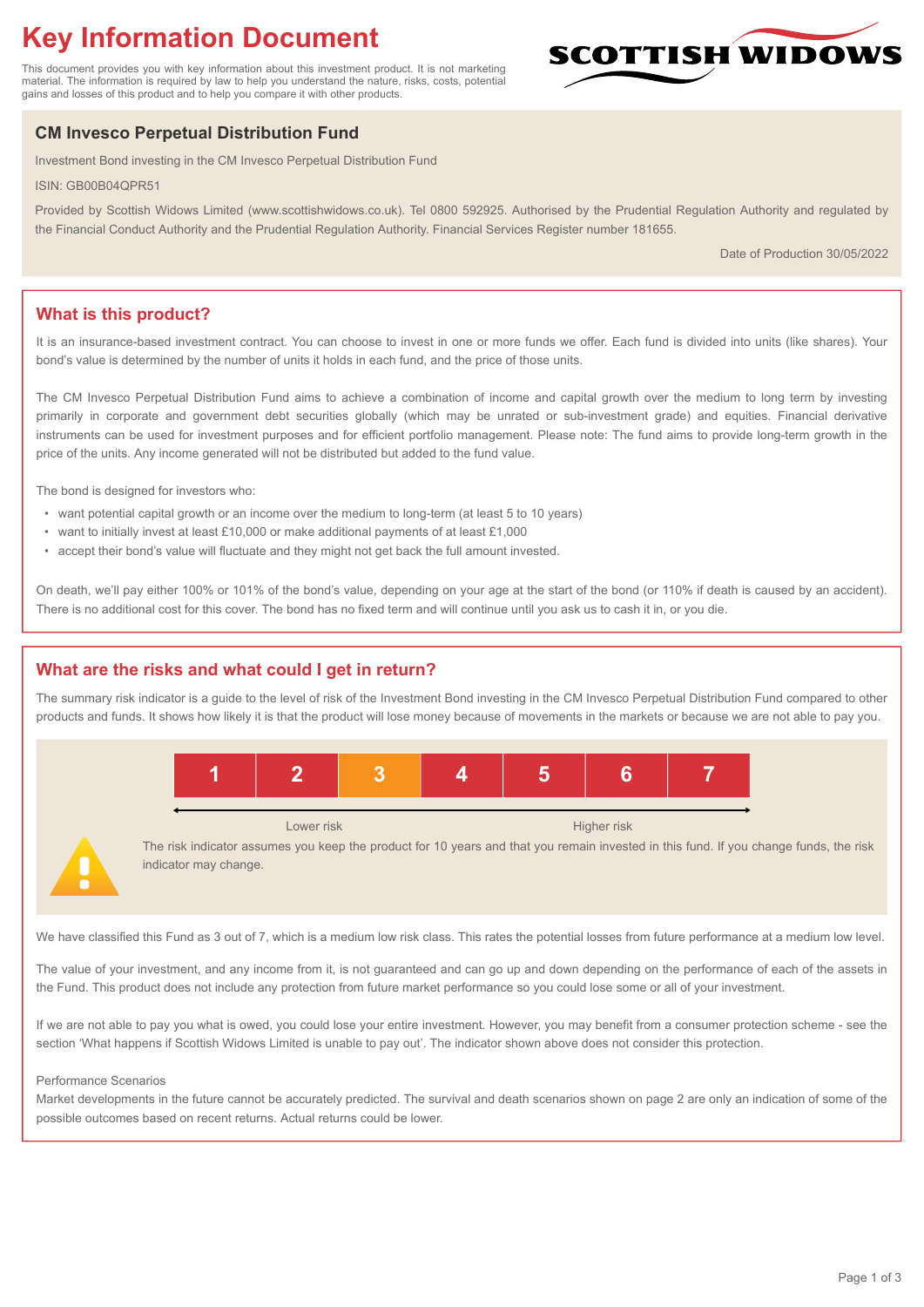

#### **What are the risks and what could I get in return? (continued)**

This table shows the money you could get back over the next 10 years, under different scenarios, assuming that you invest £10,000. The figures below assume no withdrawals are taken and do not allow for any Large Fund Bonus which may apply. The scenarios shown illustrate how your investment could perform. You can compare them with the scenarios of other products. The scenarios presented are an estimate of future performance based on evidence from the past on how the value of this investment varies, and are not an exact indicator. What you get will vary depending on how the market performs and how long you keep the investment. The stress scenario shows what you might get back in extreme market circumstances, and it does not take into account the situation where we are not able to pay you. The death scenario assumes investments perform in line with the moderate scenario.

The figures shown include all the costs of the product itself, but may not include all the costs that you pay to your adviser. The figures do not take into account your personal tax situation, which may also affect how much you get back. Before deciding to invest, you should read the Additional Information Document for more information on the risks and what you might get back. See page 2 for information on how the performance scenarios are calculated.

| <b>Investment £10,000</b> |                                                    |           |          |                                             |  |  |
|---------------------------|----------------------------------------------------|-----------|----------|---------------------------------------------|--|--|
|                           | 1 year                                             |           | 5 years  | 10 years<br>(Recommended<br>holding period) |  |  |
| <b>Survival Scenarios</b> |                                                    |           |          |                                             |  |  |
| <b>Stress scenario</b>    | What you might get back after costs                | £5,757    | £7,378   | £6,466                                      |  |  |
|                           | Average return each year                           | $-42.43%$ | $-5.90%$ | $-4.27%$                                    |  |  |
| Unfavourable scenario     | What you might get back after costs<br>£9,322      |           | £8,948   | £8,930                                      |  |  |
|                           | Average return each year                           | $-6.78%$  | $-2.20%$ | $-1.13%$                                    |  |  |
| Moderate scenario         | What you might get back after costs                | £10,100   | £10,693  | £11.483                                     |  |  |
|                           | Average return each year                           | 1.00%     | 1.35%    | 1.39%                                       |  |  |
| Favourable scenario       | What you might get back after costs                | £10,917   | £12,747  | £14,730                                     |  |  |
|                           | Average return each year                           | 9.17%     | 4.97%    | 3.95%                                       |  |  |
| <b>Death scenarios</b>    |                                                    |           |          |                                             |  |  |
| Insured event             | What your beneficiaries might get back after costs | £10,201   | £10,800  | £11,598                                     |  |  |

#### **What happens if Scottish Widows is unable to pay out?**

Your Plan is fully covered by the Financial Services Compensation Scheme. More information about compensation arrangements is available from the Financial Services Compensation Scheme, who can be contacted on 0800 678 1100 or 0207 741 4100 or via their website at www.fscs.org.uk

# **What are the costs?**

The Reduction in Yield (RIY) shows what impact the total costs you pay will have on the investment return you might get. The total costs take into account one-off, ongoing and incidental costs. The amounts shown here are the cumulative costs of the product itself, for three different holding periods. The monetary figures shown assume you invest £10,000 and investments perform in line with the moderate scenario. The figures are estimates and may change in the future. The person selling you or advising you about this product may charge you other costs. If so, this person will provide you with information about these costs, and show you the impact that all costs will have on your investment over time.

| <b>Investment £10,000</b>       |                             |                              |                            |  |  |  |
|---------------------------------|-----------------------------|------------------------------|----------------------------|--|--|--|
| <b>Scenarios</b>                | If you cash in after 1 year | If you cash in after 5 years | If you cash in at 10 years |  |  |  |
| Total costs                     | £245                        | £1,014                       | £1,952                     |  |  |  |
| Impact on return (RIY) per year | 2.44%                       | 2.03%                        | 1.98%                      |  |  |  |